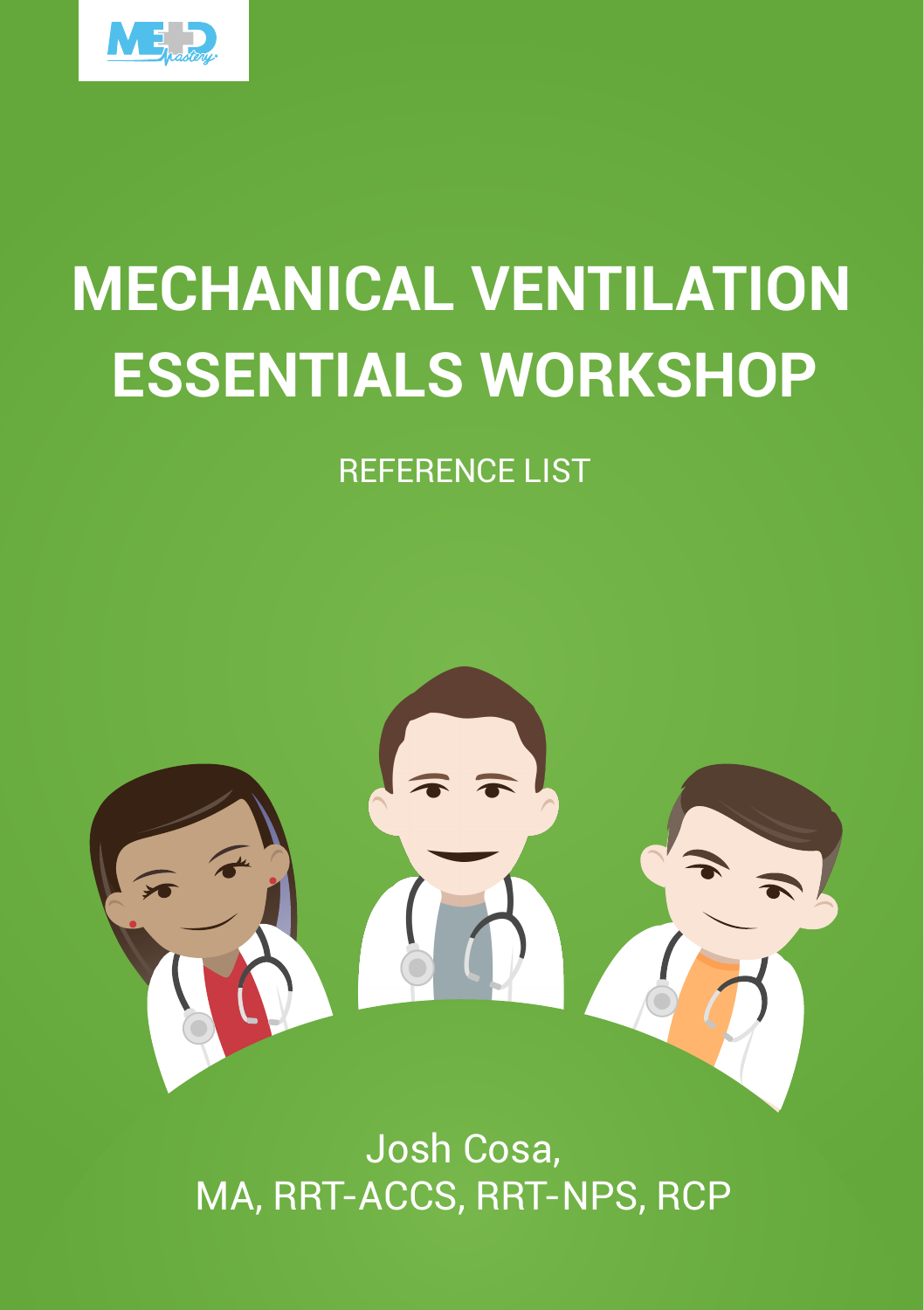## **Reference list**

Chiumello, D, Pelosi, P, Calvi, E, et al. 2002. Different modes of assisted ventilation in patients with acute respiratory failure. *Eur Respir J*. **20**: 925–933. [PMID: 12412685](https://pubmed.ncbi.nlm.nih.gov/12412685/)

Christopher, KL, Neff, TA, Bowman, JL, et al. 1985. Demand and continuous flow intermittent mandatory ventilation systems. *Chest*. **87**: 625–630. [PMID: 3886315](https://pubmed.ncbi.nlm.nih.gov/3886315/)

Esteban, A, Anzueto, A, Alía, I, et al. 2000. How is mechanical ventilation employed in the intensive care unit? An international utilization review. *Am J Respir Crit Care Med*. **161**: 1450–1458. [PMID: 10806138](https://pubmed.ncbi.nlm.nih.gov/10806138/)

Marini, JJ, Smith, TC and Lamb, VJ. 1988. External work output and force generation during synchronized intermittent mechanical ventilation. Effect of machine assistance on breathing effort. *Am Rev Respir Dis*. **138**: 1169–1179. [PMID: 3202477](https://pubmed.ncbi.nlm.nih.gov/3202477/)

Mireles-Cabodevila, E, Dugar, S and Chatburn, RL. 2018. APRV for ARDS: the complexities of a mode and how it affects even the best trials. *J Thorac Dis*. **10**: S1058–S1063. [PMID: 29850185](https://pubmed.ncbi.nlm.nih.gov/29850185/)

Prella, M, Feihl, F and Domenighetti, G. 2002. Effects of short-term pressure-controlled ventilation on gas exchange, airway pressures, and gas distribution in patients with acute lung injury/ARDS: comparison with volume-controlled ventilation. *Chest*. **122**: 1382–1388. [PMID: 12377869](https://pubmed.ncbi.nlm.nih.gov/12377869/)

Putensen, C, Mutz, NJ, Putensen-Himmer, G, et al. 1999. Spontaneous breathing during ventilatory support improves ventilation-perfusion distributions in patients with acute respiratory distress syndrome. *Am J Respir Crit Care Med*. **159**: 1241–1248. [PMID: 10194172](https://pubmed.ncbi.nlm.nih.gov/10194172/)

Sassoon, CS, Del Rosario, N, Fei, R, et al. 1994. Influence of pressure- and flowtriggered synchronous intermittent mandatory ventilation on inspiratory muscle work. *Crit Care Med*. **22**: 1933–1941. [PMID: 7988129](https://pubmed.ncbi.nlm.nih.gov/7988129/)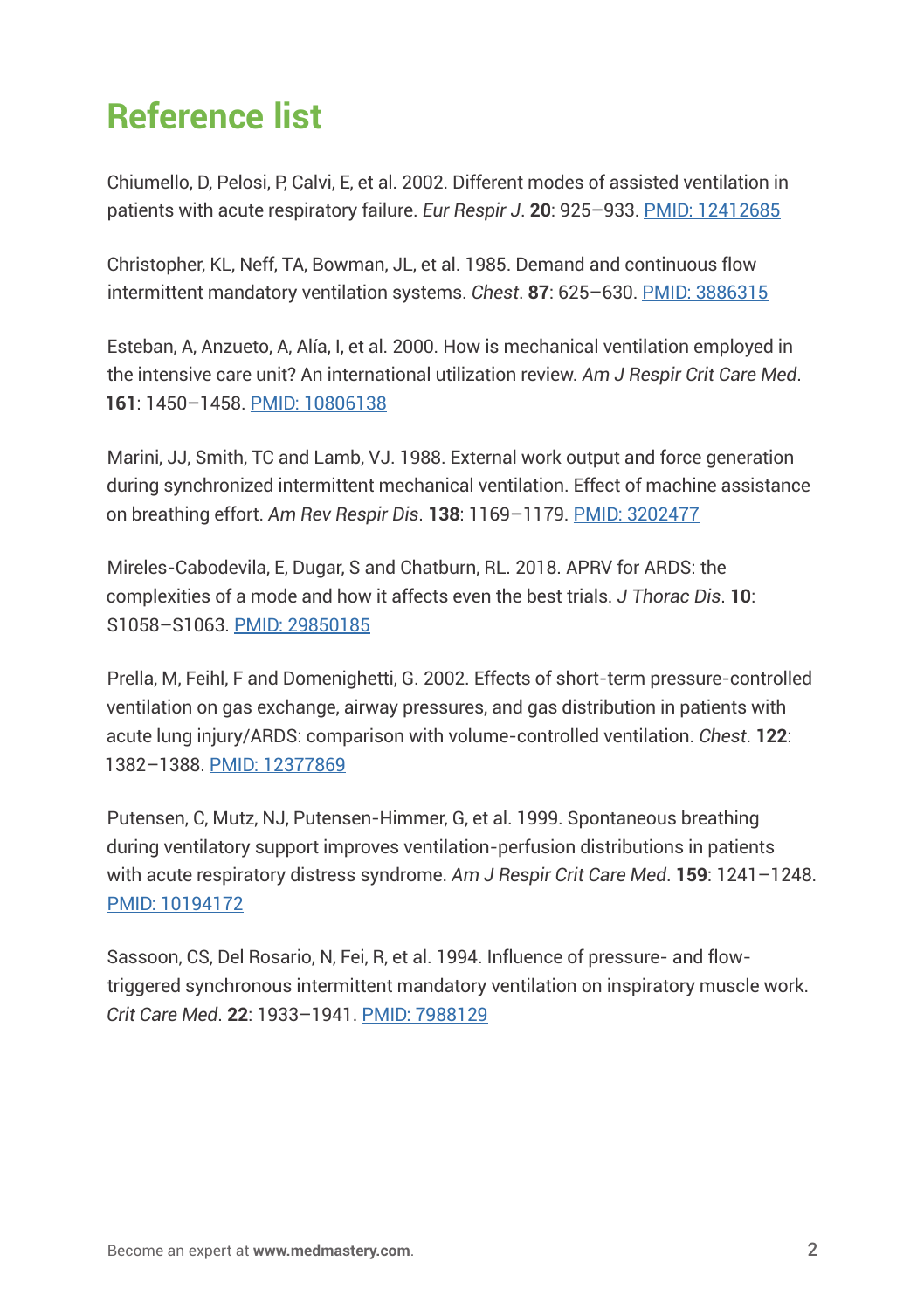Varpula, T, Valta, P, Niemi, R, et al. 2004. Airway pressure release ventilation as a primary ventilatory mode in acute respiratory distress syndrome. *Acta Anaesthesiol Scand*. **48**: 722–731. [PMID: 15196105](https://pubmed.ncbi.nlm.nih.gov/15196105/)

Zhou, Y, Jin, X, Lv, Y, et al. 2017. Early application of airway pressure release ventilation may reduce the duration of mechanical ventilation in acute respiratory distress syndrome. *Intensive Care Med*. **43**: 1648–1659. [PMID: 28936695](https://pubmed.ncbi.nlm.nih.gov/28936695/)